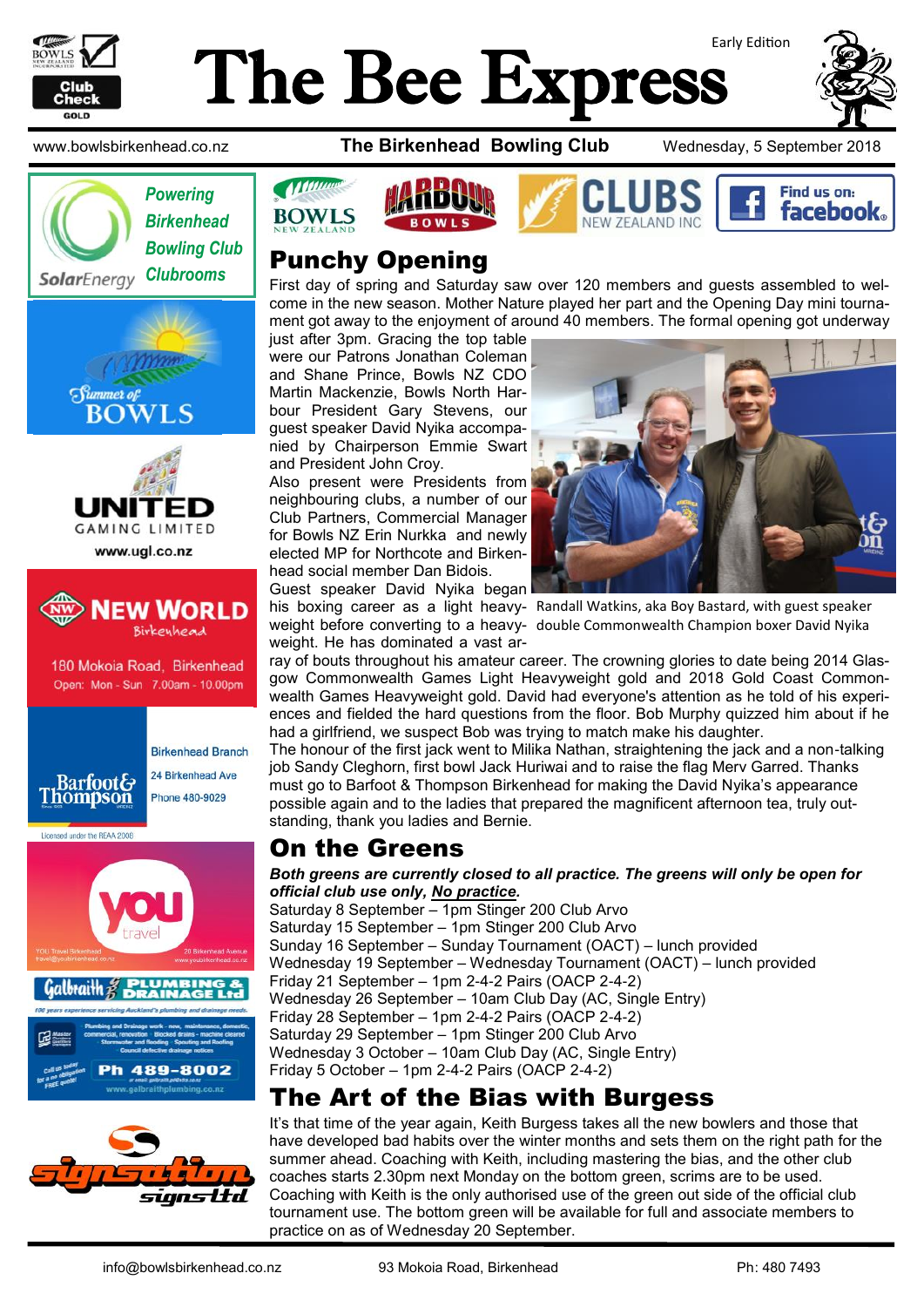

**Birkenhead Licensing Trust** Investing in our community



**Customised Team & Club Uniforms** Ph: 419-0926 M: 0275 297-297 www.emmieswart.co.na



Design & Manufacture **High Quality Durable** Whiteboards **Noticeboards Educational Furniture** Over 25 years New Zealand made

```
Sommer
William Reare
william@carnetmill.co.ns
  ice Ph 09 441 7447
   field 0629
```


www.e-move.co.nz



**ASBESTOS MANAGEMENT PLANS** 



www.dils.co.nz



### BIRKENHEAD

Recreation Drive PH: 418 2424 Proudly Supporting Bowls Birkenhead www.birkenheadrsa.com

# Stinger 200 Club Arvo 1pm this Saturday

### Inside this Weekend

### **Friday 7 September – Club Night**

Membership Draw, Raffles, Happy Hour, Joker 500

Racing – Te Awamutu (Thoroughbreds) Addington (Harness), Addington, Wanganui (Dogs) and racing from across Australia

Rugby\* - 5.45pm Otago v Northland

- 7.45pm Auckland v Tasman

### **Saturday 8 September**

Racing – Wanganui, Riccarton (Thoroughbreds) Winton (Harness) and racing from across Australia including Moone Valley – Dato Tan Chin Stakes

- Rugby\* 2.05pm Southland v Counties Manukau
	- 4.35pm Hawke's Bay v Bay of Plenty
	- 7.35pm All Blacks v Argentina
- NRL\* 7.30pm Panthers v Warriors

### **Sunday 9 September**

Racing – Te Rapa (Thoroughbreds), Rangiora (Harness), Manukau (Dogs) and racing from across Australia.

Football- Chatham Cup Final\* - 3.30pm Western Suburbs vs Birkenhead United Rugby\* - 2.05pm Wellington v North Harbour

- 4.35pm Taranaki v Waikato (RS)
- NRL\* 6pm Broncos v Dragons

\* *viewing selection is determined by the members.*

# SKY SURVIVOR FINALS \$500

Picks close 6.30pm Friday 7 September

# Stinger 200 Club Arvo

New for the 2018-19 season join in Saturday's Stinger 200 Club Arvo. Running over six Saturday afternoons is open to all Birkenhead Bowling Club playing members. Single entry, dress mufti, discs in by 12.45pm, play commences at 1pm. Preference to triples. Each afternoon on top of the playing prizes, there is at least an additional \$200 possible to be won\*. If it is not won it will jackpot to the next Stinger 200 Club Arvo\* kicks off 1pm this Saturday and continues on the following Saturday afternoons' 15, 29 September, 6 October, 17 & 24 November. \**Terms and conditions apply*

## We Wooooon

Congratulations Oscar Tyler winning the two tickets the club was giving away to the Warriors last regular season game against Canberra Raiders last Friday. Unfortunately Oscar couldn't make the game so he gifted to the tickets to Warren Lush. With the Warriors winning, it was smiles all round out at the park. Warren was spotted in Highbury later that night with a big smile and all he could say was "we wooooon", he obviously enjoyed it.

# Pencil These In

Thursday 13 September – 7pm Quiz Night Sunday 7 October - 1pm Have A Go & Club Open Day Thursday 11 October - 7pm Quiz Night Tuesday 6 November - Melbourne Cup Day Sunday 16 December - Kids Christmas Party - *note: this may change due to BHN event*

# It's Back, Possibly

That game with the numbers and you win cash, Housie, Bingo, what ever you like to call it. Rumour has it that it's coming back to the Club and the word on the street is A1 caller Scratchy will be back calling the balls, two fat ladies, quack quack, 19 the age I like them. Watch this space for dates and details.



## Next Quiz 7pm Thursday 13 September **Enter on the night**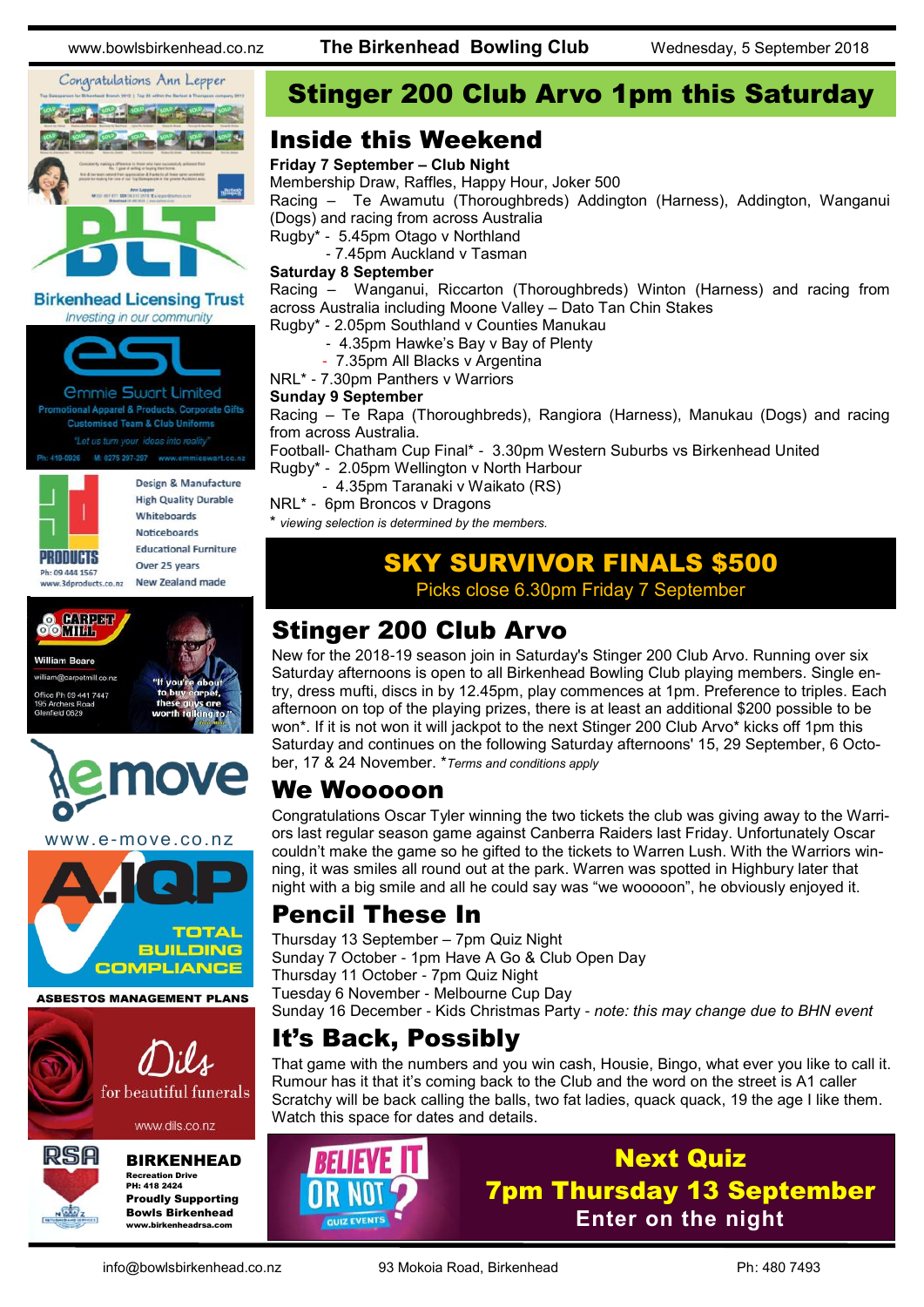CASTROPUZ

www.bowlsbirkenhead.co.nz **The Birkenhead Bowling Club** Wednesday, 5 September 2018



# Duty Manager Required

The Birkenhead Bowling Club is seeking a suitably qualified part time permanent, hands on person for the position of Duty Manager.

### *What we're looking for:*

- A minimum of 2 years' previous bar management experience in hospitality
- Honest, friendly, reliable
- This is a hands-on role, with some stocking of fridges, keg changing, cleaning glasses etc.
- Team player, with the ability of work solo at times.
- Immaculate presentation with outstanding communications skills
- Excellent command of English
- Vibrant personality with a strong sense of initiative
- A desire to exceed customers' expectations.
- Accurate cash handling skills.
- Assisting with orders and stock take.
- Excel when working collaboratively. This is very important as the role will interact with many different groups and stakeholders, including club members, various community groups, as well as other bowling clubs who visit and play.
- Fully responsible for the venue, customers, licence, staff & health and safety policies while on duty
- Flexibility to work a mixture of shifts days, nights, weekends and public holidays
- Experience working with Pokie machines and TAB is preferable, but not essential – full training will be given to the successful candidate
- LCQ certificate required and General Managers certificate is a must
- Someone that is sticking around for a while this is not a short-term role! If this is you,

apply now with a current CV & cover letter to secretary@bowlsbirkenhead.co.nz or post to Birkenhead Bowling Club, P.O. Box 34070 Birkenhead 0746

*Applicants for this position should have NZ residency or a valid NZ work visa and must be eligible to work in New Zealand for an extended period of time (over 2 years) to apply for this position.*

# Christmas, Book Today

Looking for somewhere to hold your Christmas function? Everywhere to expensive? Why not try the club? Set in a central location that Birkenhead is, with great facilities and access to two bowling greens where you can 'have a roll up'. The bowling club will give you a unique not to be forgotten Christmas function. The Club is a great venue for your Christmas Function. The clubrooms offer good kitchen and bar facilities and offer flexible catering options. The club can cater for a large number of guests and are generally cheaper to hire and have better bar prices than other function venues. If you're interested, let us know what you had in mind, our Function Co-ordinator will assist you from start to finish. It is never too early to book your Christmas bowls function, phone the club's Function Coordinator Emmie (0275 297 297) or email [privatefunction@bowlsbirkenhead.co.nz](mailto:privatefunction@bowlsbirkenhead.co.nz)



info@bowlsbirkenhead.co.nz 93 Mokoia Road, Birkenhead Ph: 480 7493